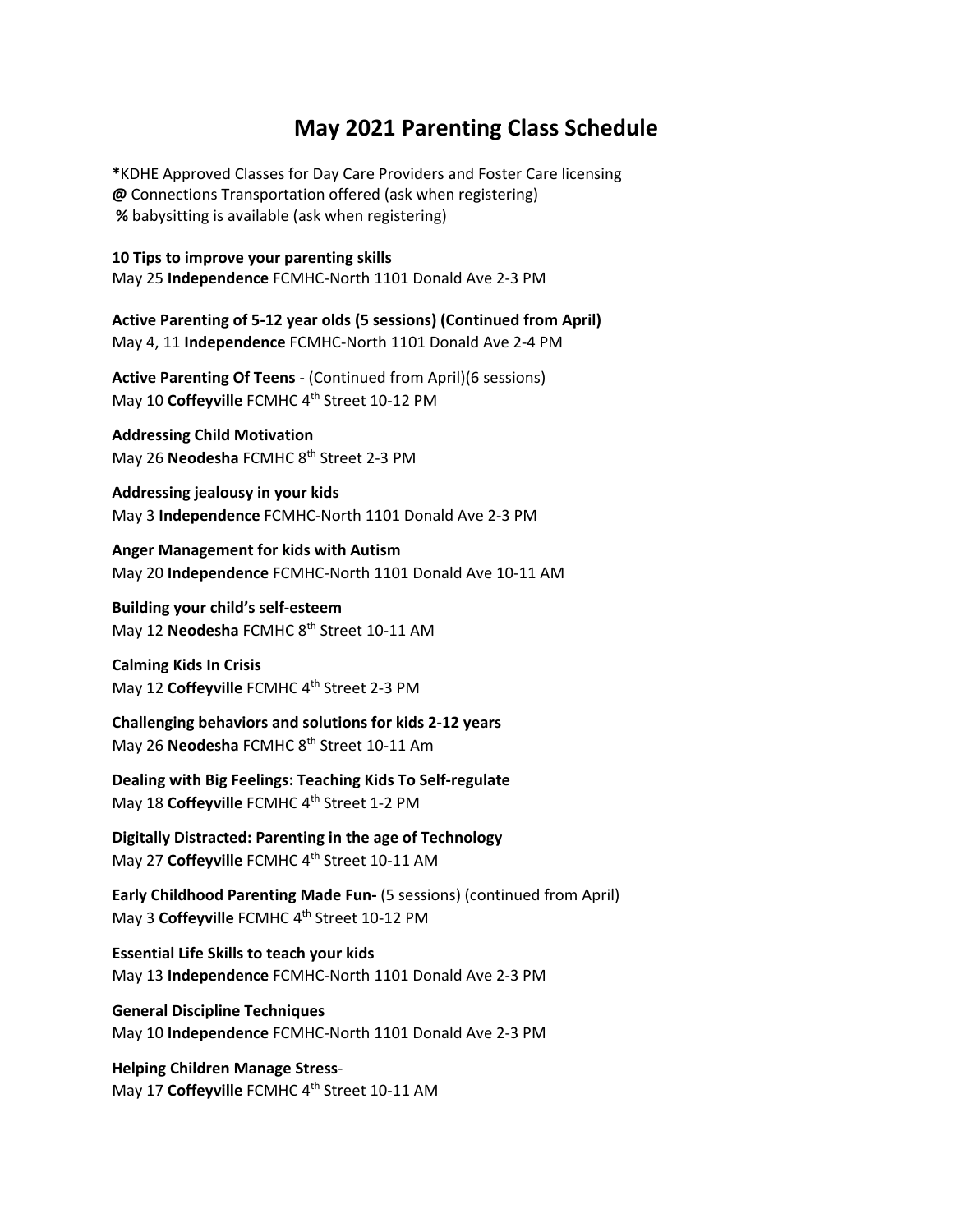**Helping Kids Cope With Grief‐** May 11 Coffeyville FCMHC 4<sup>th</sup> Street 1-2 PM

**Helping Parents Raise Resilient Teens** May 19 Coffeyville FCMHC 4<sup>th</sup> Street 2-3 PM

**Hormones and Wheels**‐( 3 sessions) May 4,11,18 Coffeyville FCMHC 4<sup>th</sup> Street 10-11 AM

**How To Discipline Kids Without Losing Their Love And Respect** May **20 Coffeyville** FCMHC 4th Street 10‐12 PM

**How To Raise Kids Who Make Responsible Decisions When Nobody Is Watching** May 6 Coffeyville FCMHC 4<sup>th</sup> Street 10-12 PM

**Increasing Emotional Intelligence in your Kids** May 3 **Independence** FCMHC‐North 1101 Donald Ave 10‐11 AM

**Instilling Gratefulness in your kids** May 13 **Independence** FCMHC‐North 1101 Donald Ave 10‐11 AM

**Keeping Kids Safe Online** May 26 Coffeyville FCMHC 4<sup>th</sup> Street 2-3 PM

**Learn their language: Effective Communication Strategies with Teens** May 6 **Independence** FCMHC‐North 1101 Donald Ave 2‐3 PM

**Painless Parenting for the Preschool Years** May 27 **Cowley** FCMHC Strother Field, 22214 D Street, Winfield 10‐11 AM

**Parent Education Support Group** May 7,14, 21,28 **Independence** FCMHC‐North 1101 Donald Ave 2‐3 PM

**Parenting after Separation: Your Child's Future** May 24 **Independence** FCMHC‐North 1101 Donald Ave 2‐3 PM

**Parenting through tough times: Coping with Depression** May 5 **Fredonia** FCMHC6th Street 10‐11 AM

**Positive Solutions For Families**‐ (6 sessions) (Continued into June) May 3,10,17,24 Coffeyville FCMHC 4<sup>th</sup> Street 2-4 PM

**Prenatal Health and Nutrition for Expectant moms** May 17 **Independence** FCMHC‐North 1101 Donald Ave 10‐11 AM

**Raising Responsible Children** May 6 **Coffeyville** FCMHC 4<sup>th</sup> Street 2-3 pm

**Real World Parenting Solutions** May 5 **Coffeyville** FCMHC 4th Street 10‐12 PM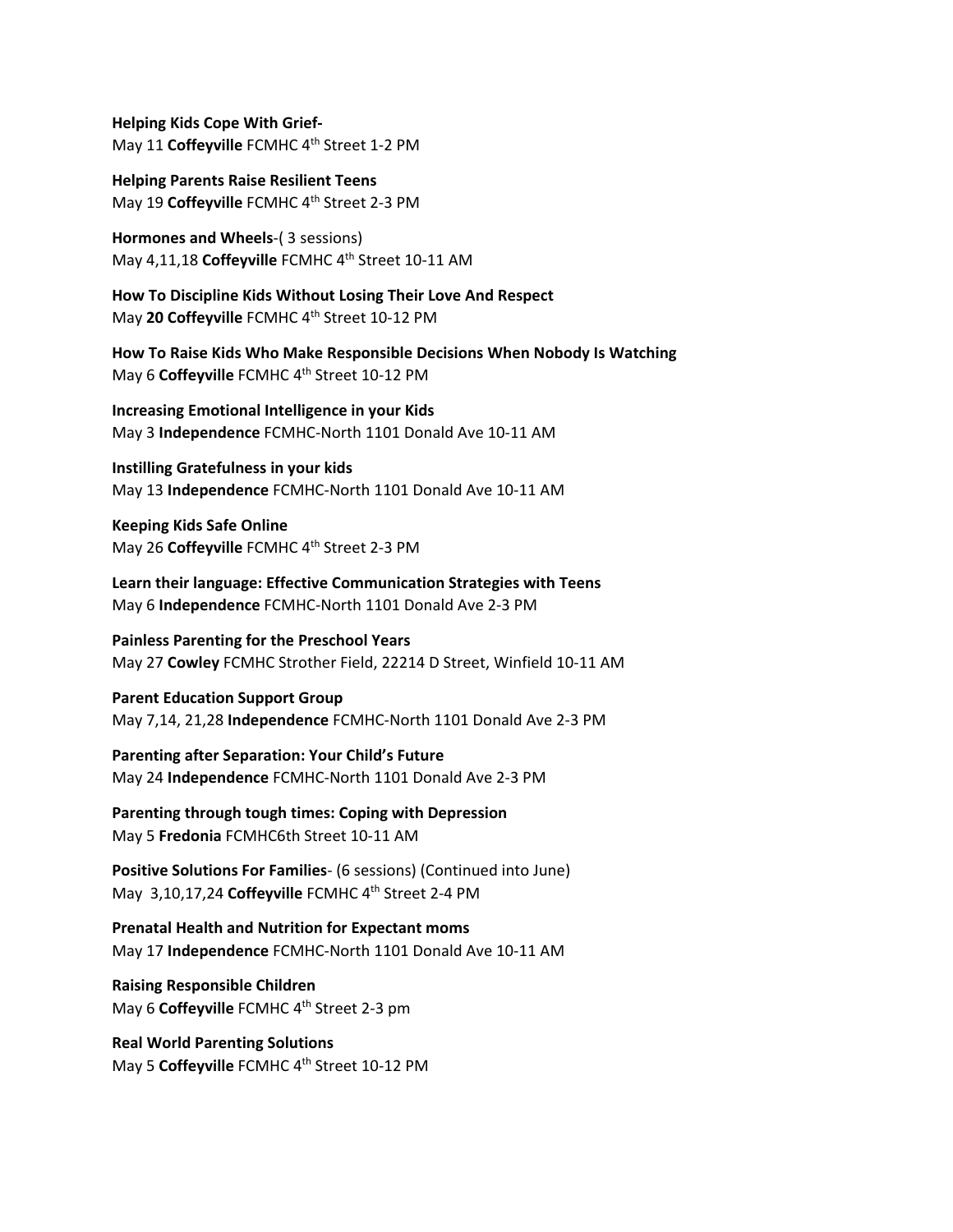**Responsive Discipline** May 17 **Independence** FCMHC‐North 1101 Donald Ave 2‐3 PM

**Secrets Of Step‐parenting** May 13 Coffeyville FCMHC 4<sup>th</sup> Street 10-12 PM

**Sibling Rivalry** May 25 Coffeyville FCMHC 4<sup>th</sup> Street 10-12 PM

**Social Emotional Learning In The Home** May 13 Coffeyville FCMHC 4<sup>th</sup> Street 2-3 PM

**Stimulation for Healthy Development: Baby's first year** May 12 Neodesha FCMHC, 8<sup>th</sup> Street 2-3 PM

**Stress and The Healthy Family** May 19 Coffeyville FCMHC 4<sup>th</sup> Street 10-12 PM

**Success with Under‐achievers** May 12 **Coffeyville** FCMHC 4th Street 10‐12 pm

**Teaching Children Home Alone Skills** May 20 Coffeyville FCMHC 4<sup>th</sup> Street 2-3 PM

**The Challenges Of Parenting: For Teens and New Parents** May 5 Coffeyville FCMHC 4<sup>th</sup> Street 2-3 PM

**The effects of substance abuse on the family** May 6 **Independence** FCMHC‐North 1101 Donald Ave 10‐11 AM

**The Eight Principles of Attachment Parenting** May 20 **Independence** FCMHC‐North 1101 Donald Ave 2‐3 PM

**The Five Love Languages** May 5 **Fredonia** FCMHC 6th Street 2‐3 PM

**The Happiest Toddler On The Block** May 26 Coffeyville FCMHC 4<sup>th</sup> Street 10-12 PM

**The Importance of Self Care for Parents** May 19 **Fredonia** FCMHC 6<sup>th</sup> Street 10-11 AM

**Toddlers and The Development Of Self** May 25 Coffeyville FCMHC 4<sup>th</sup> Street 2-3 PM

**Under‐cover parents: Apps parents need to know about** May 18 **Independence** FCMHC‐North 1101 Donald Ave 2‐3 PM

**Understanding Screen Addiction: Unplug to connect** May 25 **Independence** FCMHC‐North 1101 Donald Ave 10‐11 AM